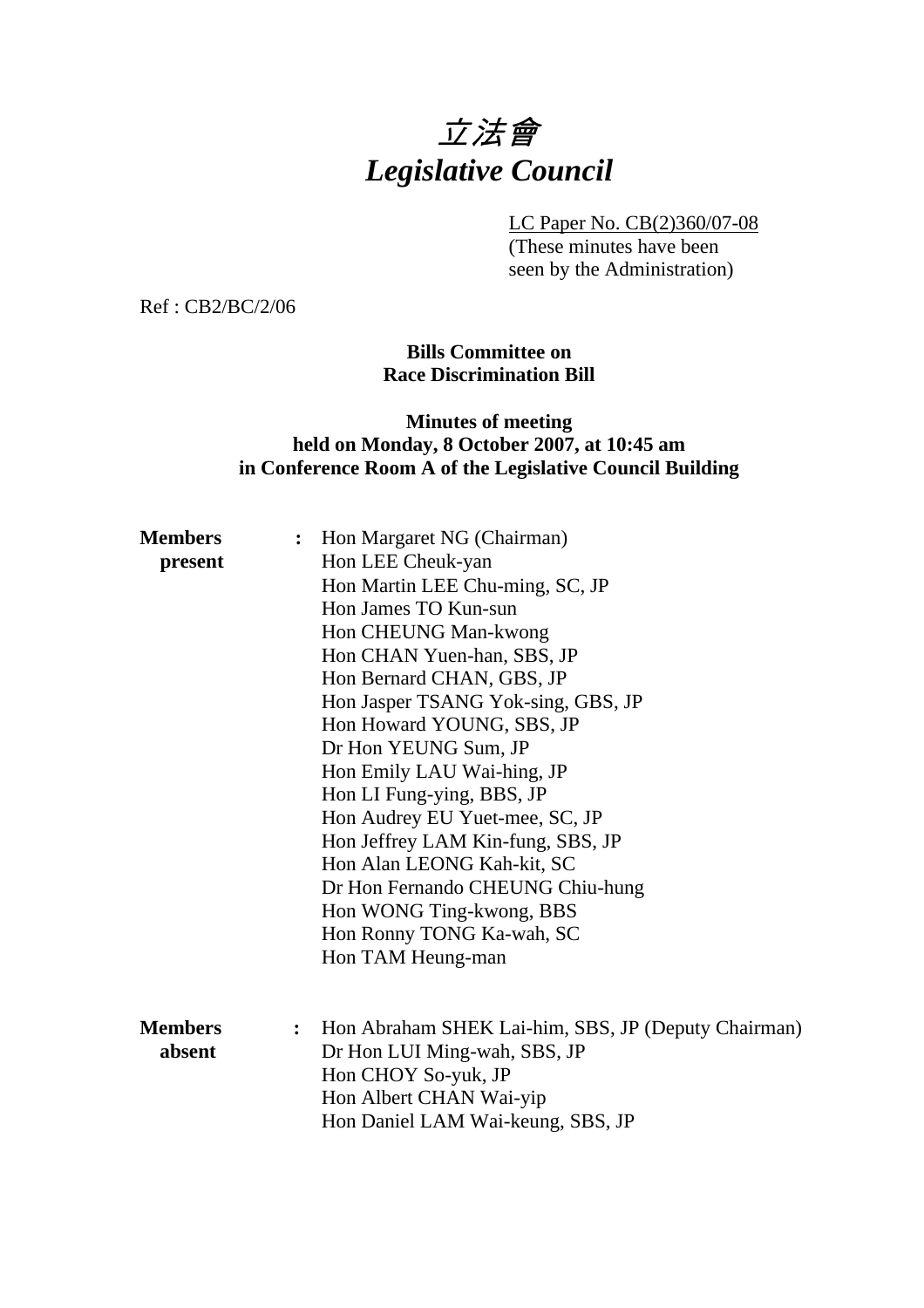| Mr Victor NG<br>Principal Assistant Secretary for Constitutional and<br>Mainland Affairs (5)<br>Mr Stanley NG<br><b>Assistant Secretary for Constitutional and Mainland</b><br>Affairs (5)A<br><b>Ms Roxana CHENG</b><br><b>Senior Assistant Solicitor General</b><br>Miss Betty CHEUNG<br><b>Senior Government Counsel</b> |
|-----------------------------------------------------------------------------------------------------------------------------------------------------------------------------------------------------------------------------------------------------------------------------------------------------------------------------|
|                                                                                                                                                                                                                                                                                                                             |
|                                                                                                                                                                                                                                                                                                                             |
|                                                                                                                                                                                                                                                                                                                             |
|                                                                                                                                                                                                                                                                                                                             |
| Miss Shandy LIU<br><b>Senior Government Counsel</b>                                                                                                                                                                                                                                                                         |
| Ms LAI Yuen-man<br><b>Senior Government Counsel</b>                                                                                                                                                                                                                                                                         |
| : Miss Flora TAI<br>Chief Council Secretary (2)2                                                                                                                                                                                                                                                                            |
| : Mr KAU Kin-wah<br>Assistant Legal Adviser 6                                                                                                                                                                                                                                                                               |
| Ms Joanne MAK<br>Senior Council Secretary (2)2                                                                                                                                                                                                                                                                              |
|                                                                                                                                                                                                                                                                                                                             |
|                                                                                                                                                                                                                                                                                                                             |

# [LC Paper No. CB(2)2751/06-07]

Action

The minutes of the meeting on 26 June 2007 were confirmed.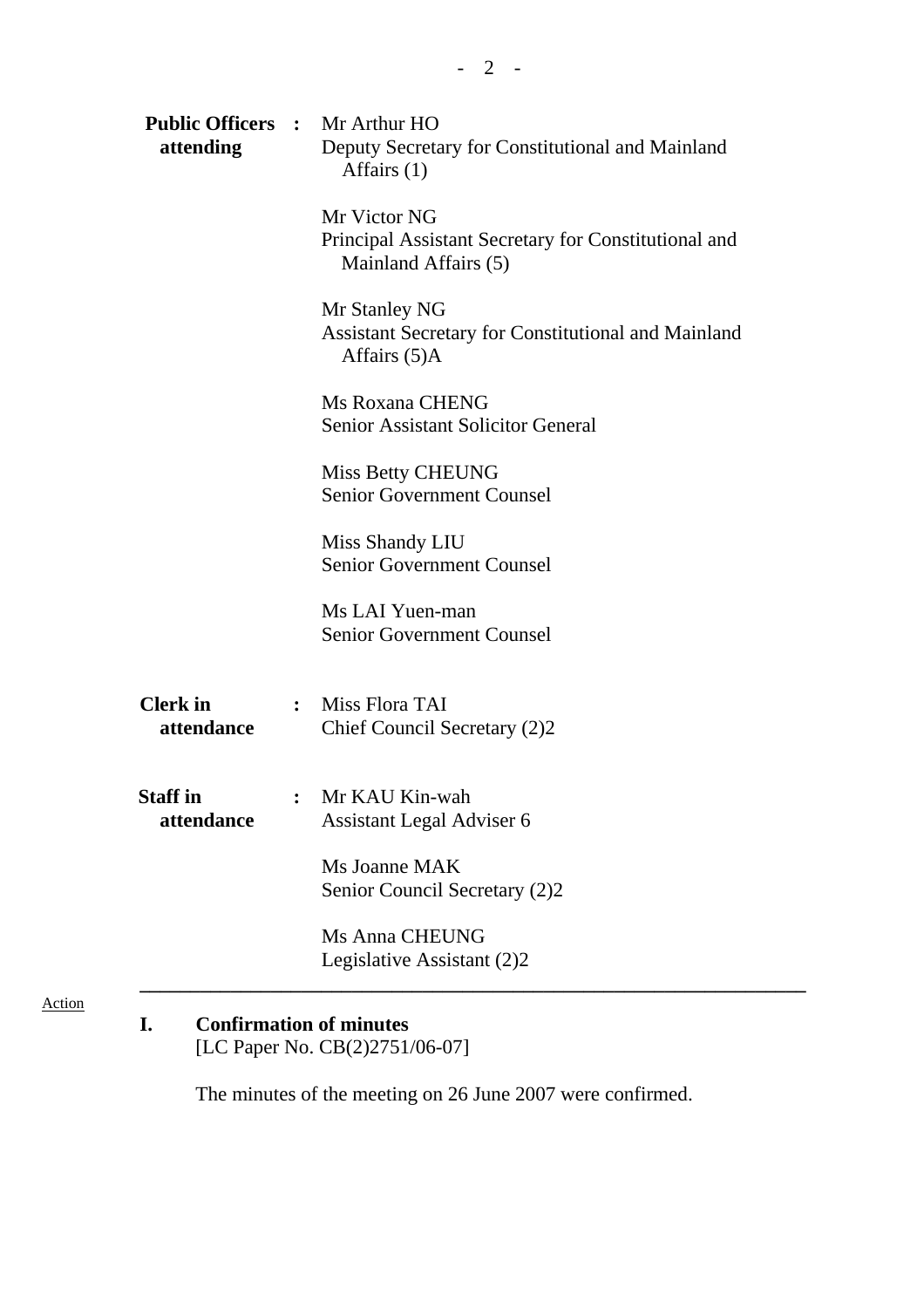#### Action

## **II. Meeting with the Administration**  [LC Paper No. CB(3)176/06-07 - The Bill]

2. The Bills Committee deliberated (index of proceedings attached at **Annex**).

3. Deputy Secretary for Constitutional and Mainland Affairs (1) briefed members on the Administration's response to the Legislative Council Secretariat's paper on "Scrutiny progress of the Bill" [LC Paper No. CB(2)2753/06-07(01)].

4. Members raised no questions on the following papers which were provided by the Administration since the last meeting -

| <u>LC Paper No.</u>   | Title                                                                                                                                                        |
|-----------------------|--------------------------------------------------------------------------------------------------------------------------------------------------------------|
| $CB(2)2753/06-07(02)$ | -- "Comment of the United Nations<br>Human Rights Committee on<br>the<br>applicability of the rationality<br>and<br>proportionality principle"               |
| $CB(2)2753/06-07(03)$ | -- "Measures taken to assist new arrivals"<br>integration to the local society"                                                                              |
| $CB(2)2753/06-07(04)$ | -- "Discrimination by, or in relation to,<br>barristers"                                                                                                     |
| $CB(2)2573/06-07(01)$ | -- "Flexibility in the application of<br>Chinese language requirement for the<br>admission of non-Chinese speaking<br>students into UGC-funded institutions" |

Admin 5. The Administration undertook to provide -

- (a) a written response to the paper entitled "Hong Kong's Race Discrimination Bill: A Critique and Comparison with the Sex Discrimination and Disability Discrimination Ordinances" [LC Paper No. CB(2)2232/06-07(01)] submitted by Professor Carole Petersen before the next meeting;
- (b) a written response to Mr Ronny TONG's concern that the Government would use Clause 3 as currently worded as a defence in lawsuits filed against the Government under the Hong Kong Bills of Rights Ordinance (HKBORO) concerning alleged discriminatory acts on the ground of race in the performance of functions and powers of the Government and his suggestion that

- 3 -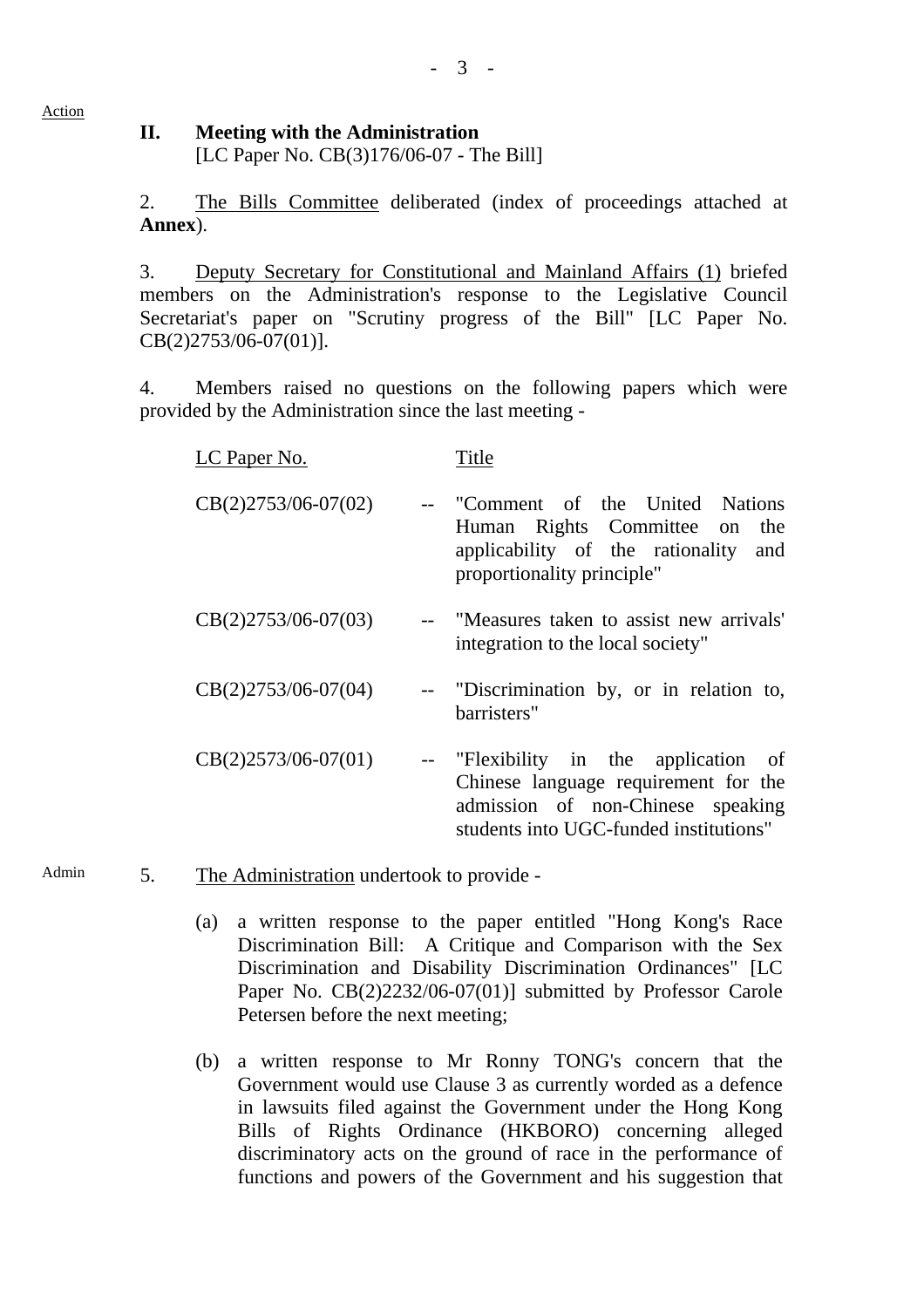the Administration should amend Clause 3 to reflect clearly the Government's position that it would not do so;

- (c) a legal analysis elaborating (with specific examples) on the extent of regulatory control to be imposed on the Government by this Bill and its acts to be excluded by Clause 3, as well as the scope of the Government's legal liability in the area of racial discrimination under HKBORO;
- (d) numbers of students admitted under the Joint University Programmes Admission System (JUPAS) and the "non-JUPAS route" respectively in respect of whom the Chinese Language requirement for admission had been waived;
- (e) result of the Administration's latest discussion with the eight institutions funded by the University Grants Committee on acceptance of alternative qualifications in Chinese e.g. the General Certificate of Secondary Education (Chinese) examination, for admission to universities; and
- (f) a written response to Miss CHAN Yuen-han's view that a policy decision must be made to ensure that vocational training institutions would have adequate resources to cater for the needs of ethnic minorities including those who knew little English.

# Way forward

6. The Chairman suggested that, given the divergence of views between the Bills Committee and the Administration over the fundamental issues as reflected in the Administration's response [LC Paper No. CB(2)2753/06-07(01)], the Bills Committee should conduct an internal discussion at the next meeting to decide how to proceed with its scrutiny work, e.g. whether the Bills Committee or individual members would move Committee Stage amendments and whether it would be necessary to receive further views from deputations. Members agreed. Members also agreed that the attendance of the Administration at that meeting would not be necessary.

# **III. Any other business**

# Proposed meeting schedule

7. At the suggestion of the Chairman, members agreed to defer discussion on the proposed meeting schedule until the Bills Committee had decided on its way forward.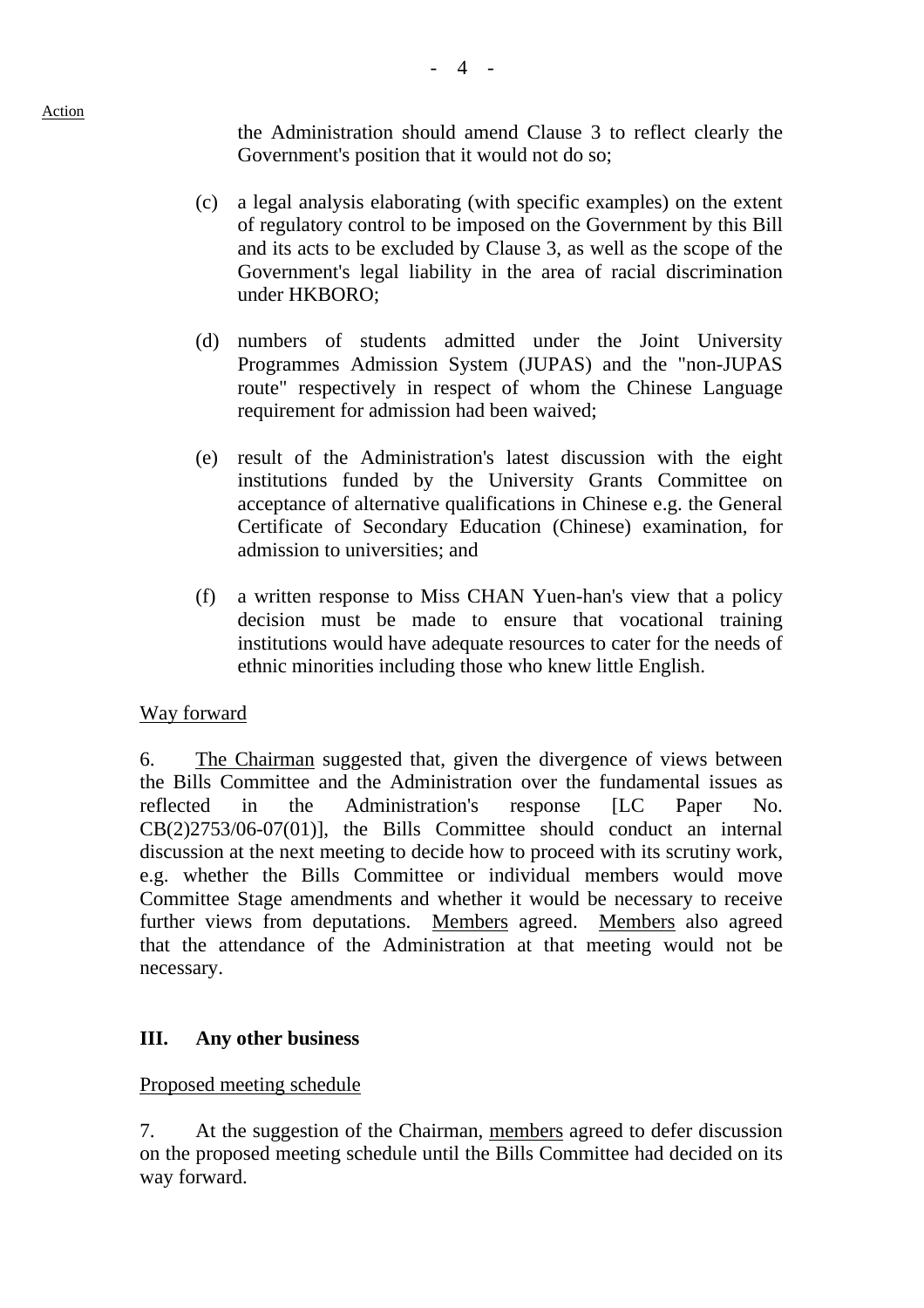## Dates of next two meetings

- 8. Members agreed to hold the next two meetings on the following dates
	- (a) Monday, 29 October 2007, at 8:30 am; and
	- (b) Wednesday, 7 November 2007, at 8:30 am.
- 9. There being no other business, the meeting ended at 12:10 pm.

Council Business Division 2 Legislative Council Secretariat 15 November 2007

#### Action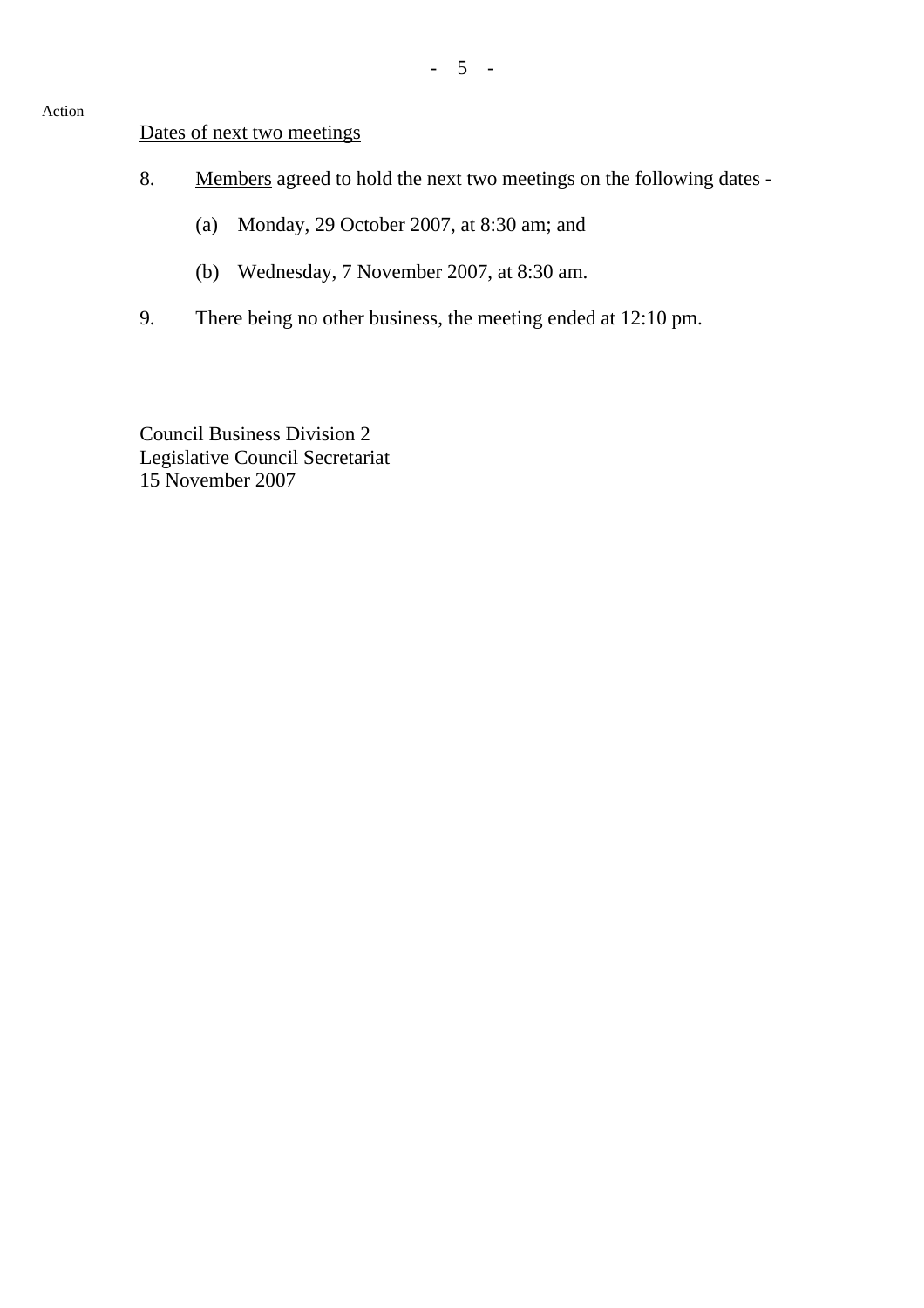#### **Annex**

## **Proceedings of the meeting of Bills Committee on Race Discrimination Bill on Monday, 8 October 2007, at 10:45 am in Conference Room A of the Legislative Council Building**

| Time marker       | <b>Speaker</b>                              | <b>Subject</b>                                                                                                                                                                                                                                                                                                                                                                | <b>Action required</b>                                                                                                                                            |
|-------------------|---------------------------------------------|-------------------------------------------------------------------------------------------------------------------------------------------------------------------------------------------------------------------------------------------------------------------------------------------------------------------------------------------------------------------------------|-------------------------------------------------------------------------------------------------------------------------------------------------------------------|
| $000000 - 000119$ | Chairman                                    | Confirmation<br>minutes<br>of<br>оf<br>meeting held on 26 June 2007<br>[LC Paper No. CB(2)2751/06-07]                                                                                                                                                                                                                                                                         |                                                                                                                                                                   |
| $000120 - 000650$ | Chairman<br>Dr YEUNG Sum<br>Mr Howard YOUNG | Chairman's suggestion<br>The<br>of<br>conducting an internal discussion on<br>the way forward for the Bills<br>Committee at the next meeting.                                                                                                                                                                                                                                 |                                                                                                                                                                   |
| $000651 - 002156$ | Admin<br>Mr Martin LEE<br>Chairman          | <b>Introduction</b><br>of<br>the<br><b>Administration's</b><br>by<br>paper<br><b>Deputy</b><br><b>Secretary</b><br>for<br><b>Constitutional</b><br>and Mainland<br>Affairs (1)<br>[LC]<br>Paper<br>No.<br>CB(2)<br>2753/06-07(01)]<br>The Chairman reminded members<br>that the Administration had also<br>provided some other papers since<br>the last meeting and invited   |                                                                                                                                                                   |
|                   |                                             | members to raise questions on these<br>papers if any.                                                                                                                                                                                                                                                                                                                         |                                                                                                                                                                   |
| $002157 - 002653$ | Dr Fernando CHEUNG<br>Admin<br>Chairman     | Dr CHEUNG's request for the<br>Administration's clarification of the<br>application of the Bill to the<br>Government.<br>The Administration's response that<br>an act done by the Government<br>would fall within the scope of<br>application of the Bill only if the act<br>was of a kind similar to an act done<br>by a private person.                                     | <b>Admin to</b><br>provide written<br>response to<br><b>Professor</b><br>Carole<br>Petersen's<br>paper before<br>the next<br>meeting (para.<br>$5(a)$ of minutes) |
|                   |                                             | The Chairman requested the<br>Administration to provide<br>its<br>outstanding written response to<br>Professor Carole Petersen's paper<br>entitled "Hong Kong's Race<br>Discrimination Bill: A Critique<br>and Comparison with the Sex<br>Discrimination<br>and<br>Disability<br>Discrimination Ordinances" [LC<br>Paper No. CB(2)2232/06-07(01)]<br>before the next meeting. |                                                                                                                                                                   |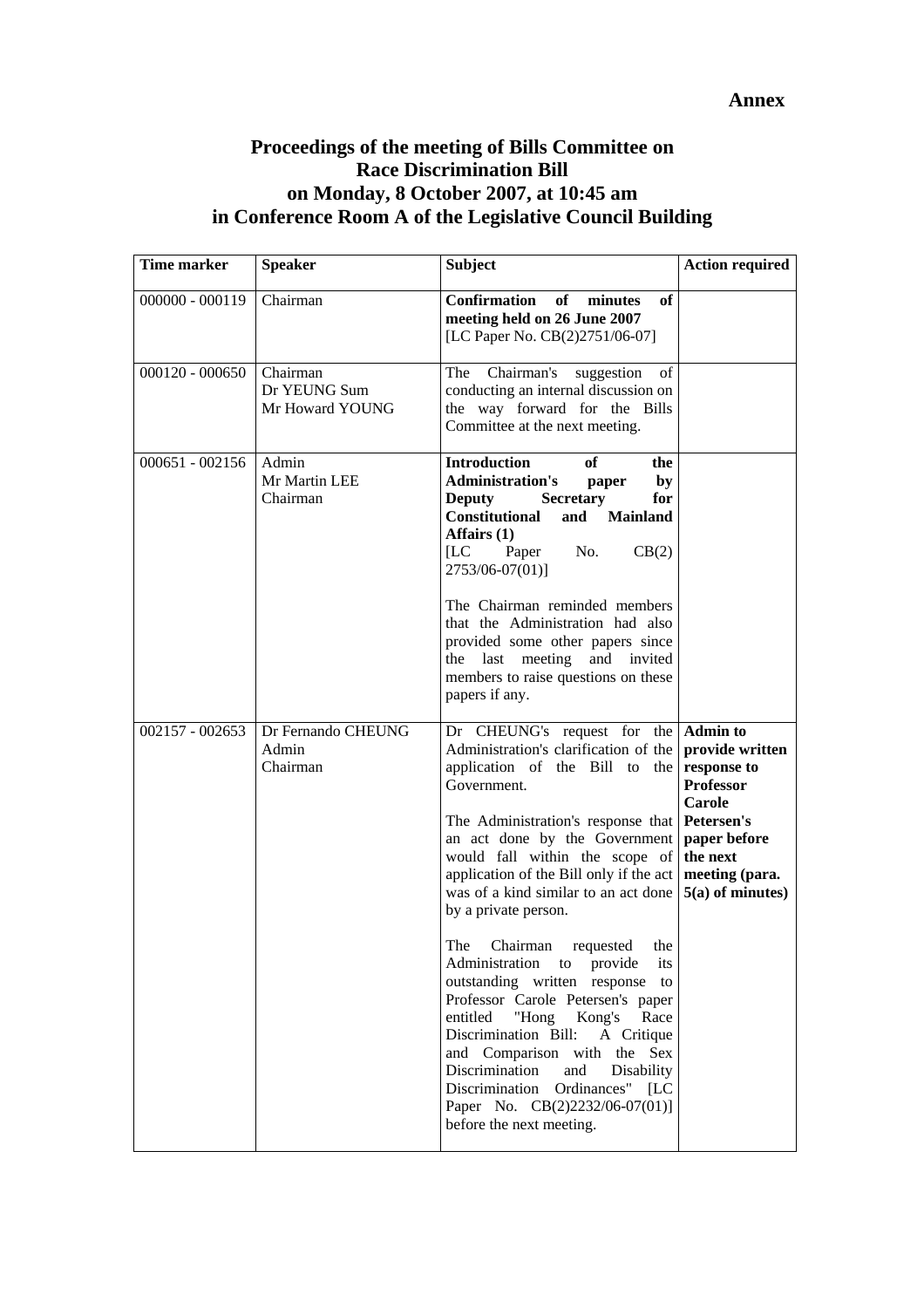| Time marker     | <b>Speaker</b>                           | <b>Subject</b>                                                                                                                                                                                                                                                                                                                                                                                                                              | <b>Action required</b>                                                                                                                                                   |
|-----------------|------------------------------------------|---------------------------------------------------------------------------------------------------------------------------------------------------------------------------------------------------------------------------------------------------------------------------------------------------------------------------------------------------------------------------------------------------------------------------------------------|--------------------------------------------------------------------------------------------------------------------------------------------------------------------------|
| 002654 - 003627 | Mr Ronny TONG<br>Admin<br>Chairman       | Mr TONG's concern that<br>the  <br>Government would use Clause 3 as<br>currently worded as a defence in<br>lawsuits<br>against<br>filed<br>the  <br>Government under the Hong Kong<br><b>Bills</b><br>of<br>Rights<br>Ordinance<br>(HKBORO)<br>concerning<br>alleged<br>discriminatory acts on the ground of<br>race in the performance of functions<br>and powers of the Government.                                                       | <b>Admin to</b><br>provide written<br>response to Mr<br><b>Ronny TONG's</b><br>concerns and a<br>legal analysis<br>$(\text{para. } 5(b) \text{ and})$<br>(c) of minutes) |
|                 |                                          | The Administration's response that<br>it was not its intention that Clause 3<br>would absolve the Government and<br>public authorities from its existing<br>obligations under the Basic Law<br>and HKBORO.                                                                                                                                                                                                                                  |                                                                                                                                                                          |
|                 |                                          | Mr Ronny TONG's suggestion that<br>the Administration should amend<br>Clause 3 to reflect clearly the above<br>position.                                                                                                                                                                                                                                                                                                                    |                                                                                                                                                                          |
|                 |                                          | The Administration's explanation<br>that Clause 3 concerned with the<br>scope of Government acts that<br>might constitute a statutory tort<br>under the provisions of the Bill.<br>Liability for a statutory<br>tort<br>proposed under the Bill was distinct<br>from liability under HKBORO.<br>The mere fact that Clause 3<br>prevented an act from constituting<br>such a statutory tort did not affect<br>how HKBORO applied to the act. |                                                                                                                                                                          |
|                 |                                          | The Chairman's request for the<br>Administration to provide a legal<br>analysis elaborating (with specific<br>examples)<br>the extent<br>on<br>οf<br>regulatory control to be imposed on<br>the Government by this Bill and its<br>acts to be excluded by Clause 3, as<br>well<br>the scope of the<br>as<br>Government's legal liability in the<br>area of racial discrimination under<br>HKBORO.                                           |                                                                                                                                                                          |
| 003628 - 004344 | Mr CHEUNG Man-kwong<br>Admin<br>Chairman | CHEUNG's view that<br>Mr<br>Administration should be able to<br>deduce<br>number<br>of<br>local<br>the<br>non-Chinese<br>speaking<br>students  <br>currently<br>studying<br>in<br>local<br>universities<br>by<br>obtaining<br>the<br>numbers of students who had been<br>admitted under the Joint University<br>Programmes Admission<br>System<br>(JUPAS) and the "non-JUPAS<br>route" respectively in respect of                           | the <b>Admin to</b><br>provide figures<br>and progress<br>report (para.<br>$5(d)$ and (e) of<br>minutes)                                                                 |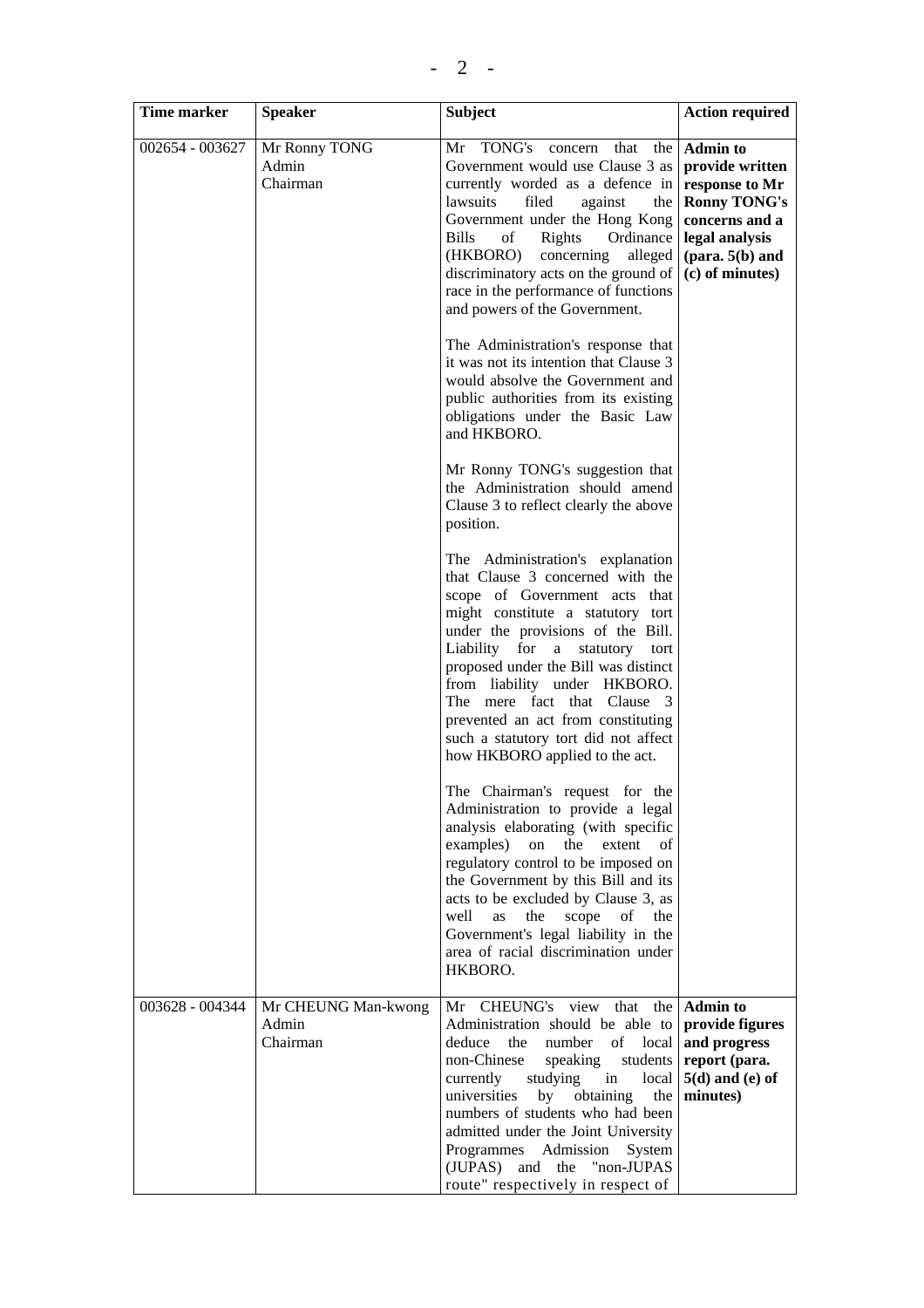| <b>Time marker</b> | <b>Speaker</b>          | <b>Subject</b>                                                                                                                                                                                                                                                                                                                                                                                                                                                                                                                                                                       | <b>Action required</b> |
|--------------------|-------------------------|--------------------------------------------------------------------------------------------------------------------------------------------------------------------------------------------------------------------------------------------------------------------------------------------------------------------------------------------------------------------------------------------------------------------------------------------------------------------------------------------------------------------------------------------------------------------------------------|------------------------|
|                    |                         | Chinese<br>whom<br>the<br>Language<br>requirement for admission had been<br>waived.                                                                                                                                                                                                                                                                                                                                                                                                                                                                                                  |                        |
|                    |                         | Mr CHEUNG's enquiry of the latest<br>progress of the Administration's<br>discussion<br>with<br>the<br>eight<br>institutions<br>funded<br>the<br>by<br>University<br>Grants<br>Committee<br>$(UGC)$ on<br>the<br>suggestion of<br>accepting alternative qualifications<br>in Chinese<br>for<br>admission<br>to<br>universities and his expression of<br>dissatisfaction<br>with<br>the<br>slow<br>progress in the regard.                                                                                                                                                             |                        |
|                    |                         | The Administration's undertaking to<br>liaise with UGC-funded institutions<br>for the requisite numbers<br>and<br>information.                                                                                                                                                                                                                                                                                                                                                                                                                                                       |                        |
| 004345 - 005029    | Mr Jeffrey LAM<br>Admin | Mr Jeffrey LAM's view that the Bill<br>should<br>apply<br>equally<br>to<br>the<br>Government<br>and<br>private<br>organizations/persons<br>such<br>and<br>application should be reflected<br>clearly in the provisions of the Bill.<br>Mr LAM's concern the Court might<br>be overloaded and the operation of<br>Government<br>affected if<br>any<br>question of whether an act done by<br>the Government is of a kind similar<br>to an act done by a private person<br>would have to be determined by the<br>Court in the light of the relevant<br>circumstances of each individual |                        |
|                    |                         | out<br>in<br>the<br>case,<br>as<br>set<br>Administration's paper.<br>Mr LAM's suggestion that the<br>Administration<br>should<br>provide<br>concrete examples of Government<br>acts that would be covered by the<br>Bill and make reference to the<br>relevant ordinances in overseas<br>jurisdictions suitable for adaptation<br>to Hong Kong in drawing up a clear<br>definition of "racial discrimination"<br>under the Bill.                                                                                                                                                     |                        |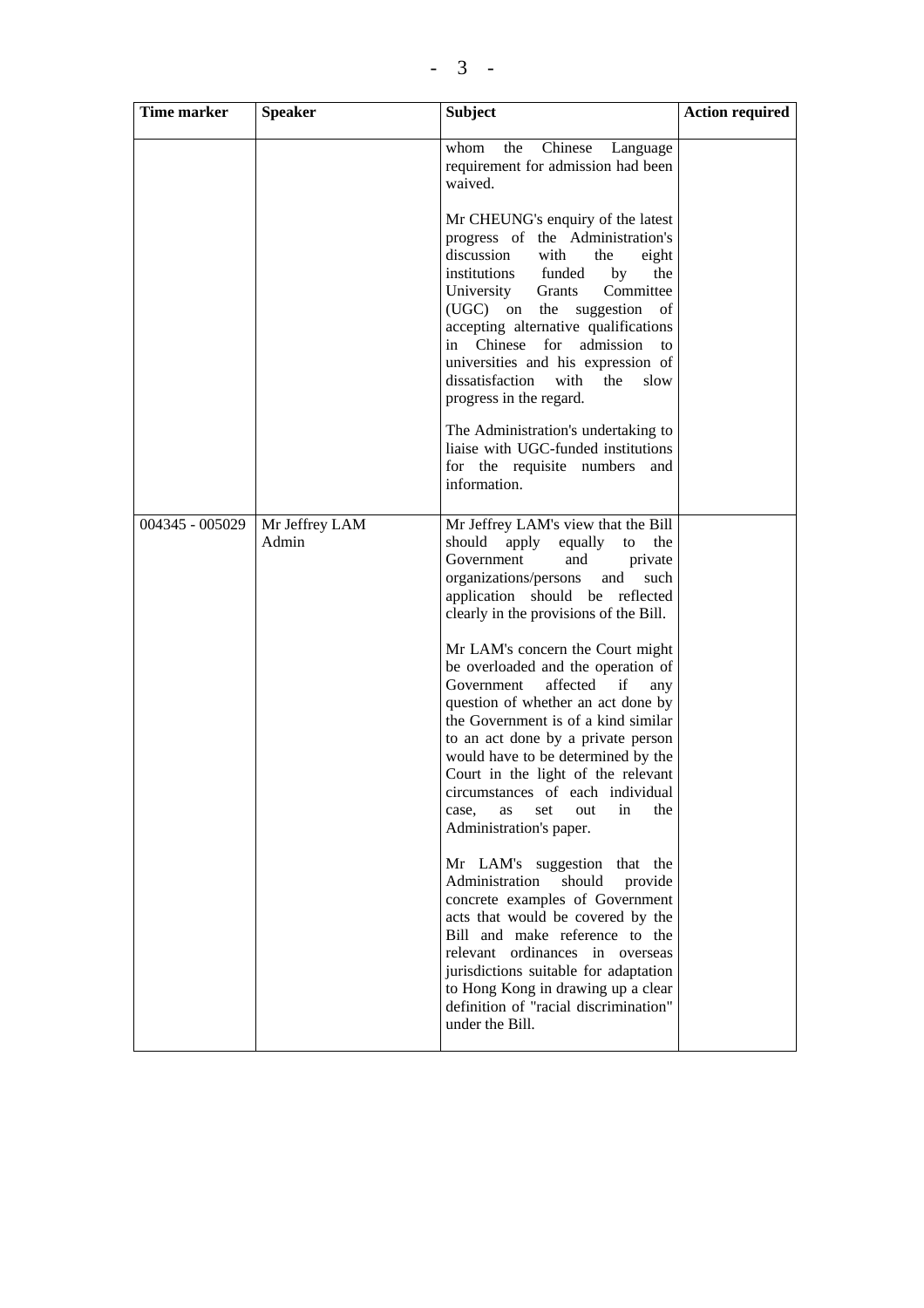| Time marker     | <b>Speaker</b>                                 | <b>Subject</b>                                                                                                                                                                                                                                                                                                                                                                                                                                                                                                                                                                                                                                                         | <b>Action required</b>                                                                                                            |
|-----------------|------------------------------------------------|------------------------------------------------------------------------------------------------------------------------------------------------------------------------------------------------------------------------------------------------------------------------------------------------------------------------------------------------------------------------------------------------------------------------------------------------------------------------------------------------------------------------------------------------------------------------------------------------------------------------------------------------------------------------|-----------------------------------------------------------------------------------------------------------------------------------|
| 005030 - 005621 | Miss CHAN Yuen-han<br>Admin<br>Chairman        | Miss CHAN Yuen-han's view that a<br>policy decision should be made to<br>ensure that vocational training<br>institutions would meet the training<br>needs of ethnic minorities including<br>those who knew little English.<br>She<br>considered<br>due<br>that,<br>$\overline{a}$<br>resources constraints, vocational<br>training institutions might give low<br>priority<br>making<br>to<br>special<br>to cater for the<br>arrangements<br>language needs of these people.<br>The Administration's briefing of the<br>efforts made by the vocational<br>training<br>institutions<br>and<br>the<br>Employees Retraining Board in<br>providing courses for non-Chinese | <b>Admin to</b><br>provide a<br>written<br>response to<br><b>Miss CHAN</b><br>Yuen-han's<br>concerns (para.<br>$5(f)$ of minutes) |
| 005622 - 010744 | Ms LI Fung-ying<br>Miss TAM Heung-man<br>Admin | speaking adults and students.<br>Ms LI Fung-ying's and Miss TAM<br>Heung-man's<br>of<br>expression<br>dissatisfaction<br>with<br>the                                                                                                                                                                                                                                                                                                                                                                                                                                                                                                                                   |                                                                                                                                   |
|                 | Chairman                                       | Administration's brief response to<br>members'<br>about<br>the<br>concern<br>inadequate<br>supports<br>services<br>provided for the new arrivals from<br>the<br>Mainland<br>address<br>to<br>the<br>of<br>problem<br>discrimination<br>encountered by these new arrivals.                                                                                                                                                                                                                                                                                                                                                                                              |                                                                                                                                   |
|                 |                                                | Ms LI's question of what measures<br>the Administration would take to<br>address such discrimination if the<br>Administration<br>considered<br>it<br>inappropriate to tackle the problem<br>by legislation.                                                                                                                                                                                                                                                                                                                                                                                                                                                            |                                                                                                                                   |
|                 |                                                | The Administration's reiteration that<br>new arrivals did not constitute a<br>distinct ethnic or racial group under<br>the definition of "race" under the<br>Bill and its briefing of the existing<br>services provided for the<br>new<br>arrivals from the Mainland.                                                                                                                                                                                                                                                                                                                                                                                                  |                                                                                                                                   |
| 010745 - 011204 | Miss CHAN Yuen-han<br>Chairman<br>Admin        | Miss CHAN Yuen-han's view that<br>the Administration's lack of positive<br>address<br>members'<br>response<br>to<br>the<br>concern<br>about<br>prevalent<br>problem of discrimination faced by<br>the new arrivals from the Mainland<br>would force members not to support<br>the Bill.                                                                                                                                                                                                                                                                                                                                                                                |                                                                                                                                   |